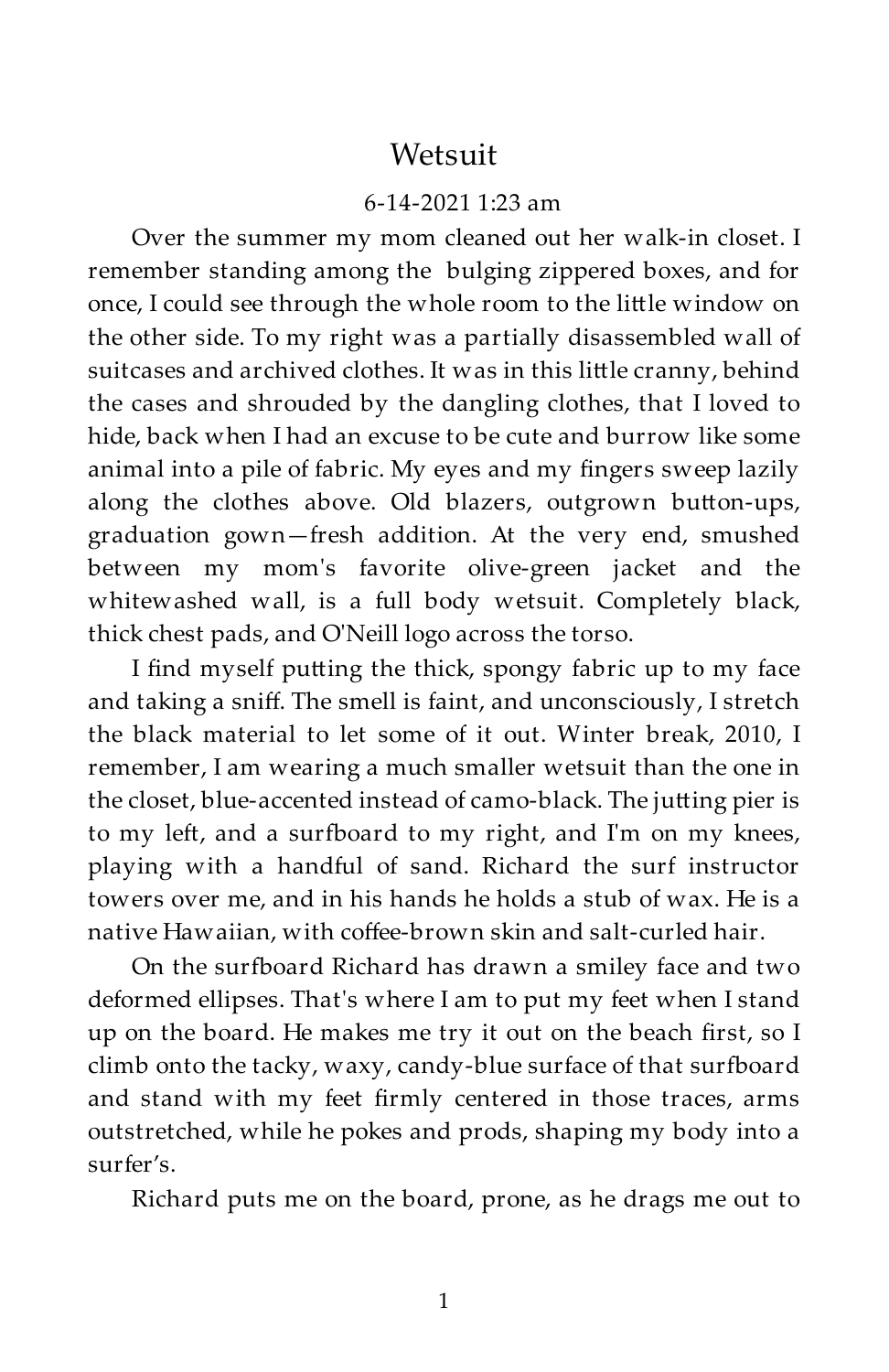sea, towing me by the board's upturned nose. The first rolling foam wall smashes into the white underbelly and breaks around my face. The suit is tight and I feel an odd sense of compressionchilling that wraps around my chest and legs as the water soaks in. My teeth are chattering comically as I tell him, "woah that's a big wave!"

Richard, muscular and terse-worded, mocks me. "Nah, that's a baby wave. A baby wave."

And the next wave comes and I repeat the my same nervous chatter and he repeats his dismissal. A baby wave, Max. That's a baby wave. The next wave comes, and we repeat, bouncing our salty, useless phrases like the maniacs in wetsuits that we were.

The next thing I remember, I'm thrown off the board by a double wave. The board shoots out from under me and disappears, tugging at my leashed foot. I paddle and claw my way up to the wavering surface, and I see the convulsing, distorting outlines of the palm trees and the barnacled pier. The neoprene of the wetsuit is buoyant, but it also restricts my movements and I pause for an imperceptible moment in this underwater haze. I realize that my eyes are open underwater. The chlorinated sting of the YMCA belonged only to communal swimming pools, and my eyes are darting, seeing.

After the hour of coaching Richard and I sit on the beach, still clad in our dripping suits. He shows me how to dig for clams. I sift through the sand for piles and piles of color-streaked bean clams, but he shrugs that off, as if it were another "baby wave." Pointing at a little hole in the sand, he plunges his meaty hand down and emerges immediately with a long clam the size of my hand. Then, he puts it back. It was in this moment that I catch a smell of myself. The sun warms my artificial skin, and my plump body tests its limits. I emit a strong chemical odor, and it intertwines with the stink of the surf and the sand.

In that closet I try to put the suit on. I stretch it over my legs